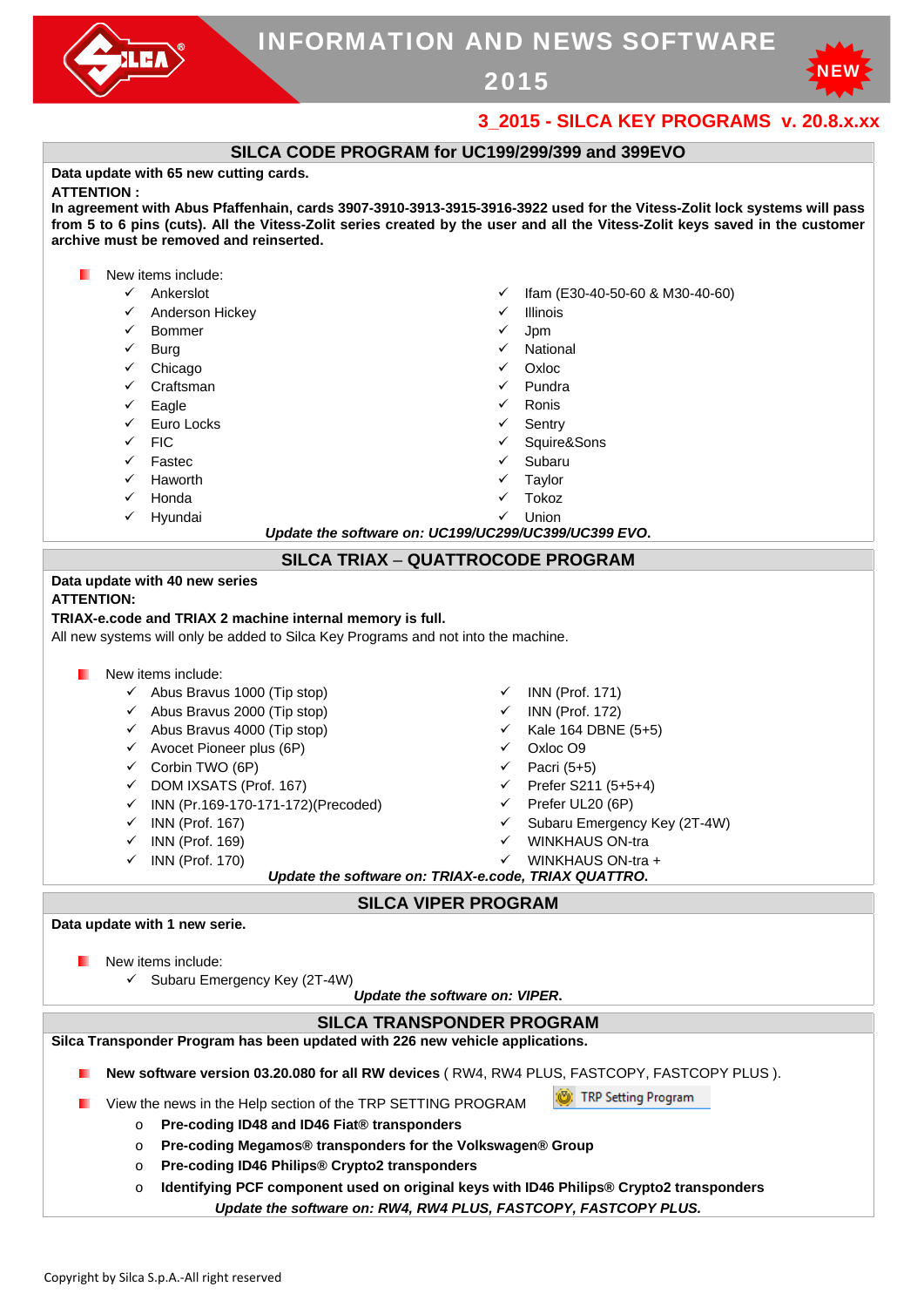

# INFORMATION AND NEWS SOFTWARE



# **2\_2015 - SILCA KEY PROGRAMS v. 20.7.x.xx**

# **SILCA KEY PROGRAMS**

#### New items include:

- **Decodes for SN 823, 850 and 860 (Renault, Peugeot, Citroen and Toyota car keys)**
- **SMART decoding for KESO 1000-2000-4000-CASA systems. The new decoding recognises the real key cuts and ignores "PRE-CUTS" ( cuts by manufacturer ).**
- $\checkmark$  New "banner" function for viewing important messages or receiving communications directly from the Silca website (connect PC to the internet)
- $\checkmark$  New function for searches by KEY BLANK: when at least 3 characters plus the "\*" character are entered the search shows all the series that use a key blank starting with those characters. E.g. when "GT1\*" is entered the function will find all the series that use a key blank starting with GT1... This function is available also in searches by key blank in the Silca Transponder Program.
- $\checkmark$  If you run SKP MARKET/STOCK the key blanks included in these groups will be colour highlighted also in the search window.
- $\checkmark$  Updated the comparative list
- $\checkmark$  F9 function included for reading bar codes in the Kaba ExperT pluS systems

### **SILCA CODE PROGRAM per UC199/299/399 and 399EVO**

### **Data update with 7 new cutting cards.**

- **New items include:** 
	- $\checkmark$  Abus (E50)
	- $\checkmark$  Cisa C3000
		- $\checkmark$  Federal (Avocet ATK)
- Pfaffenhain (Vitess 1000-2000-4000)
- Pfaffenhain (Zolit 1000-2000-4000)
- *Update the software on:UC199/UC299/UC399/UC399 EVO***.**

## **SILCA TRIAX** – **QUATTROCODE PROGRAM**

#### **Data update with 23 new series.**  New items include:

- $\checkmark$  Brisant ULTION (5+6)  $\checkmark$  Kia (4T 6W)
- Giussani (2T 8W) Kia-Hyundai (4T 6W)
- $\checkmark$  Hyundai (2T 8W)  $\checkmark$  Mercedes HU64P (2T 10W)
- 
- 
- Hyundai Card Key (2T 5W) Pfaffenhain Zolit 2000 (4P)
- 
- 
- $\checkmark$  Kia (4T 5W)
- 
- 
- 
- Hyundai (4T 5W) Pfaffenhain Vitess 2000 (4P)
- Hyundai (4T 6W) Pfaffenhain Vitess 4000 (4P)
	-
- $\checkmark$  Iseo R7 (5+6)  $\checkmark$  Pfaffenhain Zolit 4000 (4P)
- $\checkmark$  Kia (2T 8W)  $\checkmark$  Yale 1000 Series (6P)

*Update the software on: TRIAX-e.code, TRIAX QUATTRO***.**

## **SILCA VIPER PROGRAM**

# **Data update with 13 new series.**

- **New items include:** 
	- $\checkmark$  Hyundai (2T 8W)  $\checkmark$  Kia (2T 8W)
	- $\checkmark$  Hyundai (4T 5W)  $\checkmark$  Kia (4T 5W)
	- $\checkmark$  Hyundai (4T 6W)  $\checkmark$  Kia (4T 6W)
	-
- 
- 
- Hyundai Card Key (2T 5W) Mercedes HU64P (2T 10W)
	- *Update the software on: VIPER***.**

# **SILCA PRIMA LASER/IDEA**

**Data update with 2 new cutting cards.** 

- New items include:
	-
	- Securemme (Securmap 11) Securemme (Securmap 24) *Update the software on: IDEA***.**

# **SILCA TRANSPONDER PROGRAM**

**Silca Transponder Program has been updated with 105 new vehicle applications.**

**New software version 03.16.076 for all RW devices** ( RW4, RW4 PLUS, FASTCOPY, FASTCOPY PLUS )

**Added the Dutch and Hungarian languages**

*Update the software on: RW4, RW4 PLUS, FASTCOPY, FASTCOPY PLUS***.**